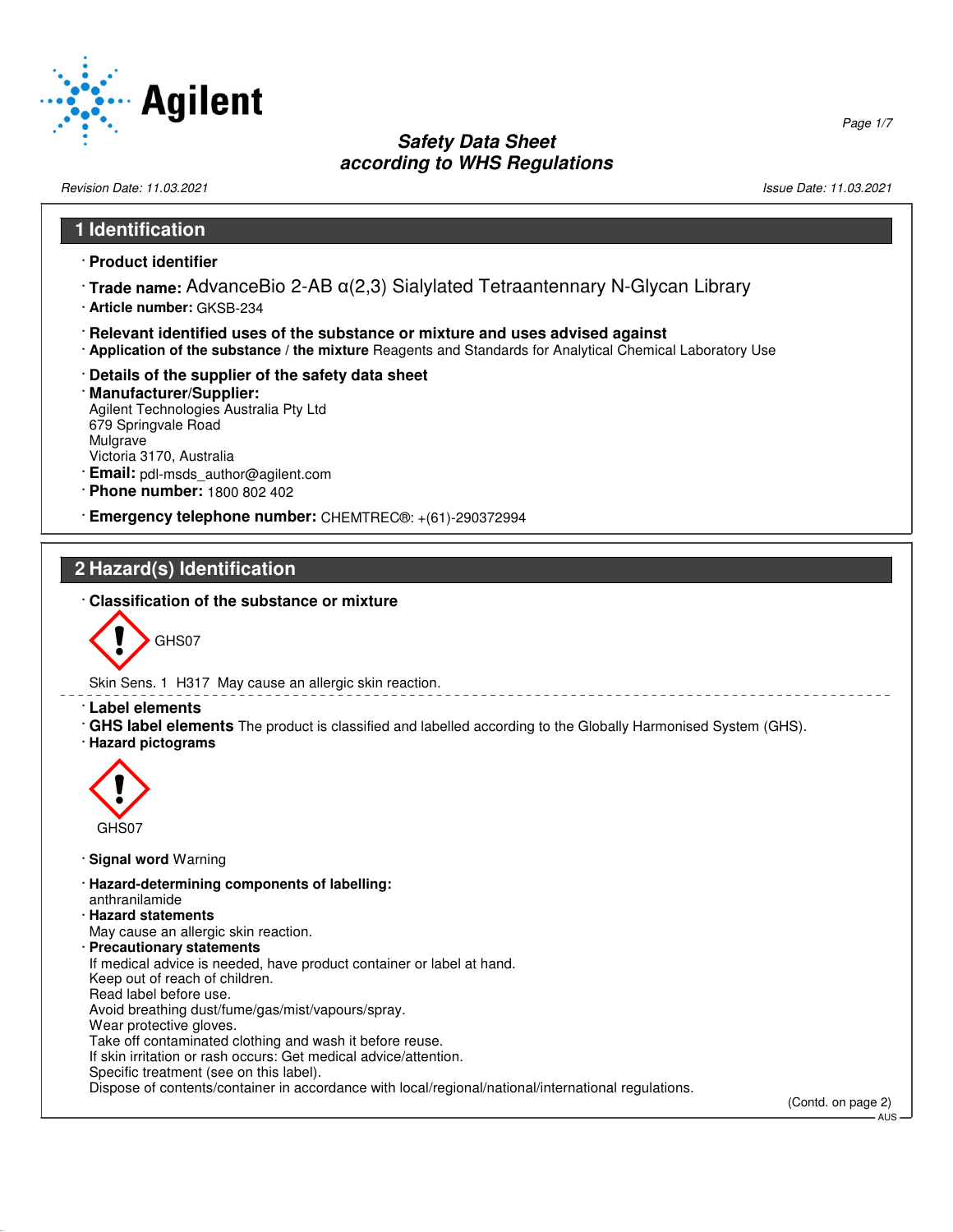Revision Date: 11.03.2021 Issue Date: 11.03.2021

**Trade name:** AdvanceBio 2-AB α(2,3) Sialylated Tetraantennary N-Glycan Library

#### (Contd. of page 1)

#### · **Other hazards**

· **Results of PBT and vPvB assessment**

· **PBT:** Not applicable.

· **vPvB:** Not applicable.

#### **3 Composition and Information on Ingredients**

- · **Chemical characterisation: Mixtures**
- · **Description:** Mixture of substances listed below with nonhazardous additions.
- · **Dangerous components:**
- 88-68-6 | anthranilamide | 1-9.9% | 1-9.9% | 1-9.9% | 1-9.9% | 1-9.9% | 1-9.9% | 1-9.9% | 1-9.9% | 1-9.9% | 1-

· **Additional information:** For the wording of the listed hazard phrases refer to section 16.

#### **4 First Aid Measures**

- · **Description of first aid measures**
- · **General information:**

Symptoms of poisoning may even occur after several hours; therefore medical observation for at least 48 hours after the accident.

· **After inhalation:**

Supply fresh air and to be sure call for a doctor.

- In case of unconsciousness place patient stably in side position for transportation.
- · **After skin contact:** Immediately wash with water and soap and rinse thoroughly.
- · **After eye contact:** Rinse opened eye for several minutes under running water.
- · **After swallowing:** If symptoms persist consult doctor.

· **Information for doctor:**

- · **Most important symptoms and effects, both acute and delayed** Cyanosis
- · **Indication of any immediate medical attention and special treatment needed** No further relevant information available.

#### **5 Fire Fighting Measures**

- · **Extinguishing media**
- · **Suitable extinguishing agents:** Use fire extinguishing methods suitable to surrounding conditions.
- · **Special hazards arising from the substance or mixture** No further relevant information available.
- · **Advice for firefighters**
- · **Protective equipment:** No special measures required.

### **6 Accidental Release Measures**

- · **Personal precautions, protective equipment and emergency procedures** Wear protective gloves / eye protection / face protection.
- · **Environmental precautions:** Do not allow to enter sewers/ surface or ground water.
- · **Methods and material for containment and cleaning up:** Pick up mechanically.

# · **Reference to other sections**

52.0.1.1

See Section 7 for information on safe handling. See Section 8 for information on personal protection equipment.

(Contd. on page 3) - ALIS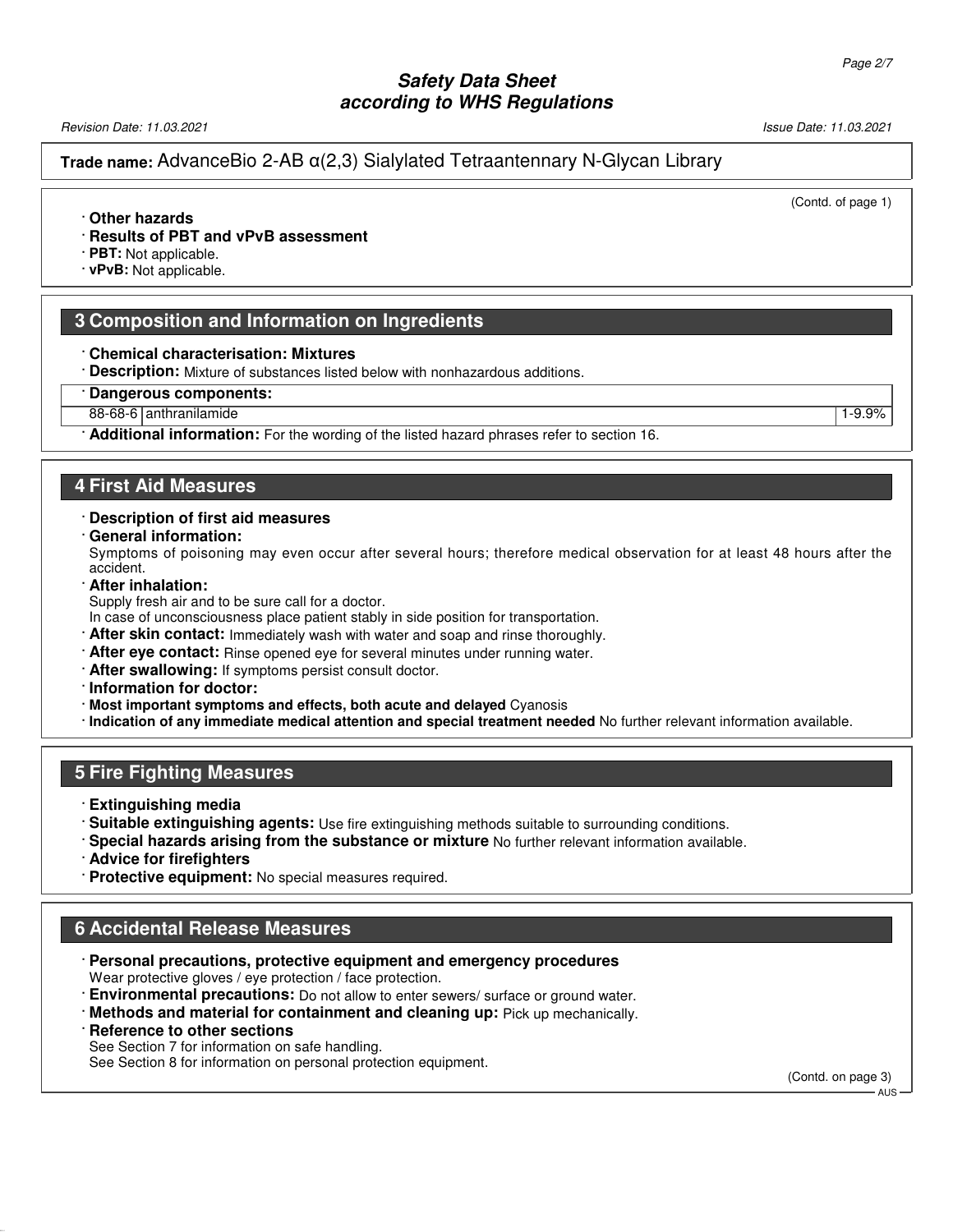Revision Date: 11.03.2021 **Issue Date: 11.03.2021** Issue Date: 11.03.2021

**Trade name:** AdvanceBio 2-AB α(2,3) Sialylated Tetraantennary N-Glycan Library

(Contd. of page 2)

See Section 13 for disposal information.

### **7 Handling and Storage**

- · **Handling:**
- · **Precautions for safe handling** No special precautions are necessary if used correctly.
- · **Information about fire and explosion protection:** No special measures required.
- · **Conditions for safe storage, including any incompatibilities**
- · **Storage:**
- · **Requirements to be met by storerooms and receptacles:** No special requirements.
- · **Information about storage in one common storage facility:** Not required.
- · **Further information about storage conditions:** None.
- · **Specific end use(s)** No further relevant information available.

#### **8 Exposure controls and personal protection**

- · **Additional information about design of technical facilities:** No further data; see item 7.
- · **Control parameters**
- · **Ingredients with limit values that require monitoring at the workplace:**

The product does not contain any relevant quantities of materials with critical values that have to be monitored at the workplace. · **Additional information:** The lists valid during the making were used as basis.

- · **Exposure controls**
- · **Personal protective equipment:**
- · **General protective and hygienic measures:** Immediately remove all soiled and contaminated clothing Wash hands before breaks and at the end of work.
- · **Respiratory protection:** Not required.
- · **Protection of hands:**



52.0.1.1

Protective gloves

The glove material has to be impermeable and resistant to the product/ the substance/ the preparation. Selection of the glove material on consideration of the penetration times, rates of diffusion and the degradation

- · **Material of gloves** Wear suitable gloves.
- · **Penetration time of glove material**

The exact break through time has to be found out by the manufacturer of the protective gloves and has to be observed.

· **Eye protection:** Wear eye protection / face protection.

# **9 Physical and Chemical Properties** · **Information on basic physical and chemical properties** · **General Information** Appearance:<br>Form: **Form:** Powder **Colour:** Whitish **Odour:** Odourless (Contd. on page 4) AUS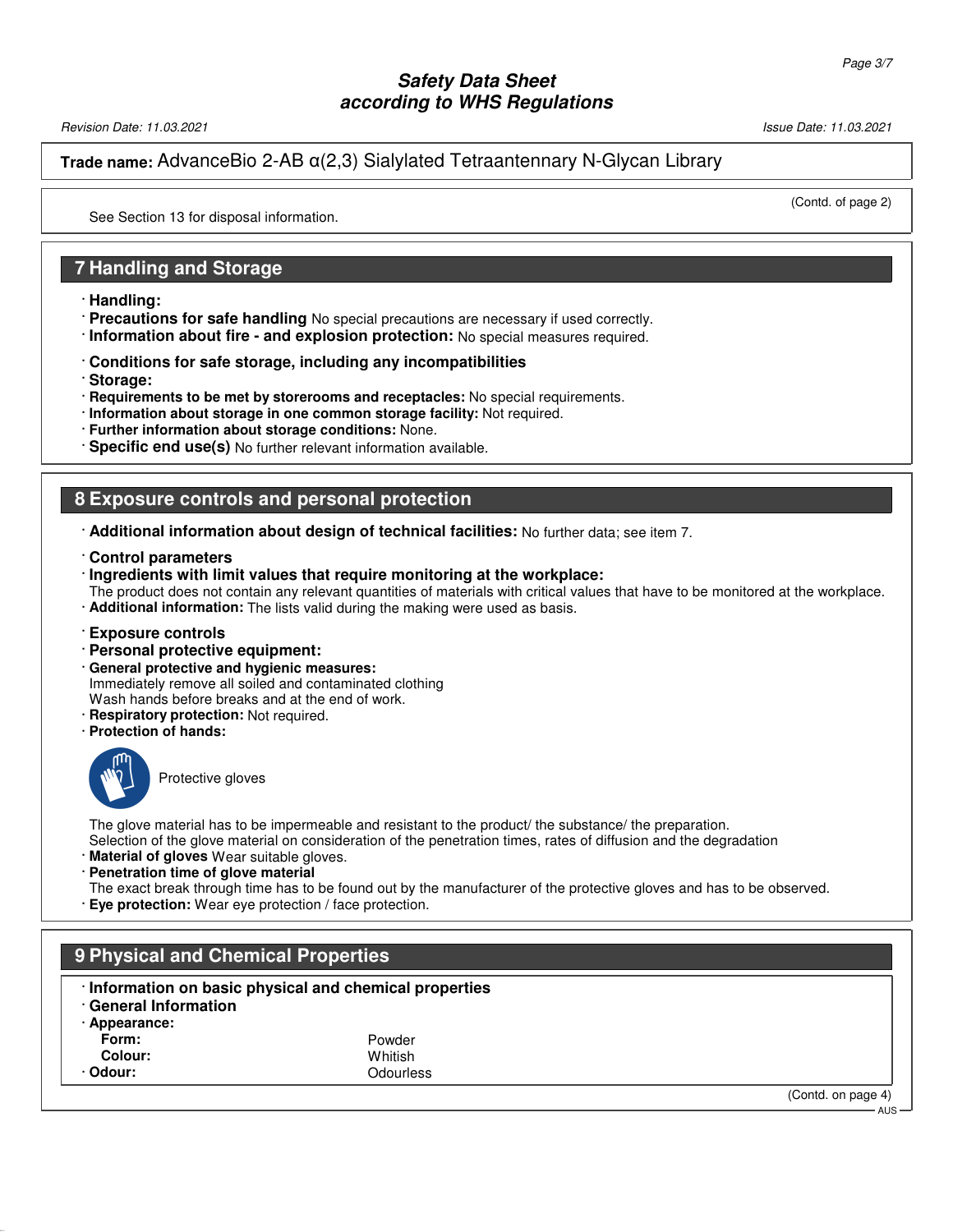Revision Date: 11.03.2021 Issue Date: 11.03.2021

# **Trade name:** AdvanceBio 2-AB α(2,3) Sialylated Tetraantennary N-Glycan Library

|                                                                                                         | (Contd. of page 3)                                                       |
|---------------------------------------------------------------------------------------------------------|--------------------------------------------------------------------------|
| Odour threshold:                                                                                        | Not determined.                                                          |
| pH-value:                                                                                               | Not applicable.                                                          |
| <b>Change in condition</b><br>Melting point/freezing point:<br>Initial boiling point and boiling range: | Undetermined.<br>300 $\degree$ C                                         |
| · Flash point:                                                                                          | Not applicable.                                                          |
| · Flammability (solid, gas):                                                                            | Not determined.                                                          |
| <b>Decomposition temperature:</b>                                                                       | Not determined.                                                          |
| Auto-ignition temperature:                                                                              | Product is not selfigniting.                                             |
| <b>Explosive properties:</b>                                                                            | Product does not present an explosion hazard.                            |
| <b>Explosion limits:</b><br>Lower:<br>Upper:                                                            | Not determined.<br>Not determined.                                       |
| · Vapour pressure:                                                                                      | Not applicable.                                                          |
| Density:<br><b>Relative density</b><br>· Vapour density<br><b>Evaporation rate</b>                      | Not determined.<br>Not determined.<br>Not applicable.<br>Not applicable. |
| Solubility in / Miscibility with<br>water:                                                              | Soluble.                                                                 |
| · Partition coefficient: n-octanol/water: Not determined.                                               |                                                                          |
| Viscosity:<br>Dynamic:<br>Kinematic:                                                                    | Not applicable.<br>Not applicable.                                       |
| Solvent content:                                                                                        |                                                                          |
| <b>Solids content:</b>                                                                                  | 100.0%                                                                   |
| <b>Other information</b>                                                                                | No further relevant information available.                               |

# **10 Stability and Reactivity**

· **Reactivity** No further relevant information available.

· **Chemical stability**

52.0.1.1

· **Thermal decomposition / conditions to be avoided:** No decomposition if used according to specifications.

- · **Possibility of hazardous reactions** No dangerous reactions known.
- · **Conditions to avoid** No further relevant information available.
- · **Incompatible materials:** No further relevant information available.
- · **Hazardous decomposition products:** No dangerous decomposition products known.

 AUS (Contd. on page 5)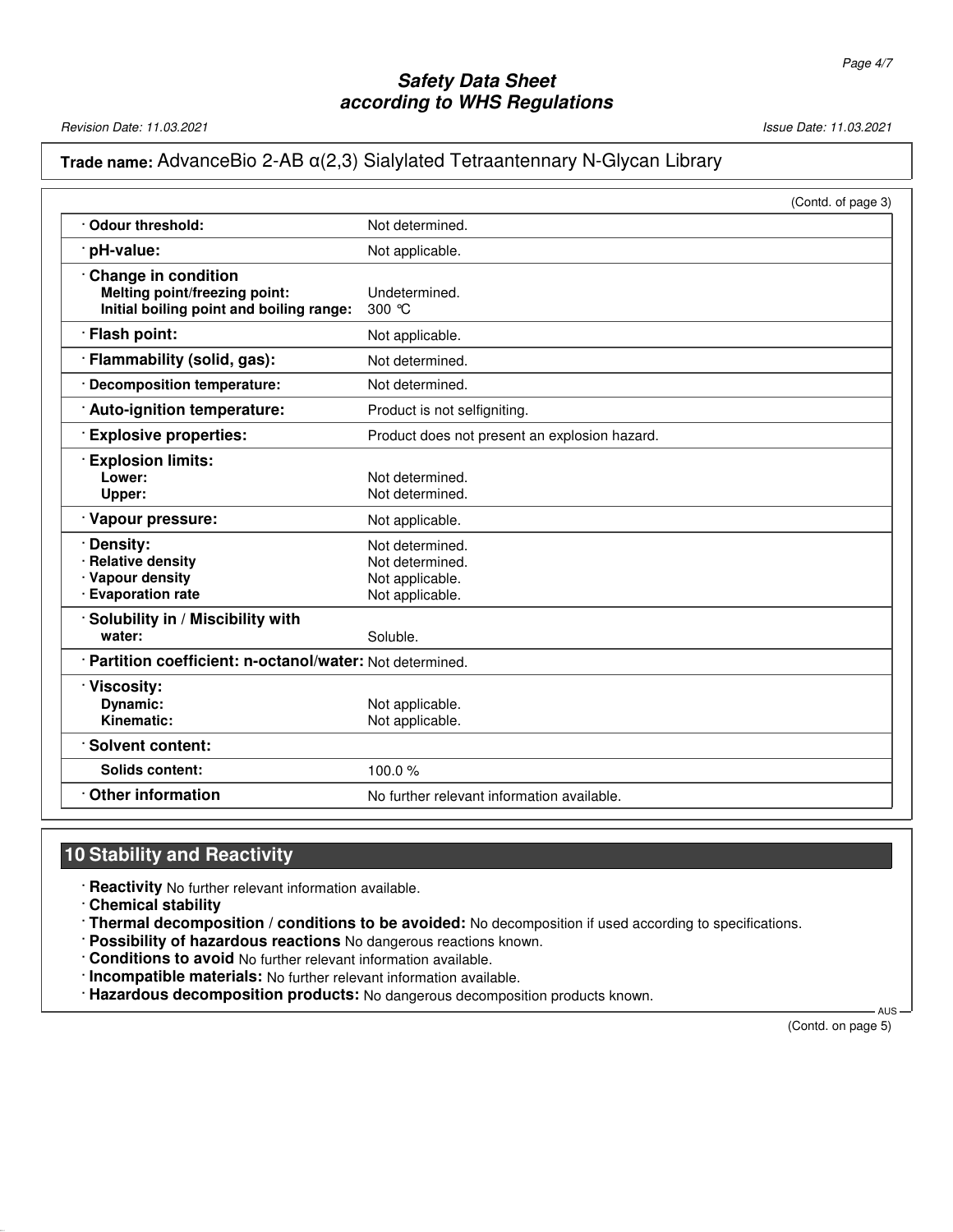Revision Date: 11.03.2021 **Issue Date: 11.03.2021** Issue Date: 11.03.2021

### **Trade name:** AdvanceBio 2-AB α(2,3) Sialylated Tetraantennary N-Glycan Library

(Contd. of page 4)

### **11 Toxicological Information**

- · **Information on toxicological effects**
- · **Acute toxicity**
- · **Primary irritant effect:**
- · **Skin corrosion/irritation** May be harmful in contact with skin.
- · **Serious eye damage/irritation** No irritating effect.
- · **Respiratory or skin sensitisation** Sensitisation possible through skin contact.
- · **Additional toxicological information:**

The product shows the following dangers according to the calculation method of the General EU Classification Guidelines for Preparations as issued in the latest version: Irritant

#### **12 Ecological Information**

- · **Toxicity**
- · **Aquatic toxicity:** No further relevant information available.
- · **Persistence and degradability** No further relevant information available.
- · **Behaviour in environmental systems:**
- · **Bioaccumulative potential** No further relevant information available.
- · **Mobility in soil** No further relevant information available.
- · **Additional ecological information:**
- · **General notes:**

Water hazard class 1 (German Regulation) (Self-assessment): slightly hazardous for water

Do not allow undiluted product or large quantities of it to reach ground water, water course or sewage system.

- · **Results of PBT and vPvB assessment**
- · **PBT:** Not applicable.
- · **vPvB:** Not applicable.
- · **Other adverse effects** No further relevant information available.

#### **13 Disposal considerations**

- · **Waste treatment methods**
- · **Recommendation** Must not be disposed together with household garbage. Do not allow product to reach sewage system.
- · **Uncleaned packaging:**

52.0.1.1

- · **Recommendation:** Disposal must be made according to official regulations.
- · **Recommended cleansing agents:** Water, if necessary together with cleansing agents.

# **14 Transport information** Not Regulated, De minimis Quantities · **UN-Number ADG, IMDG, IATA** not regulated · **UN proper shipping name** ADG, IMDG, IATA (Contd. on page 6)  $AllS$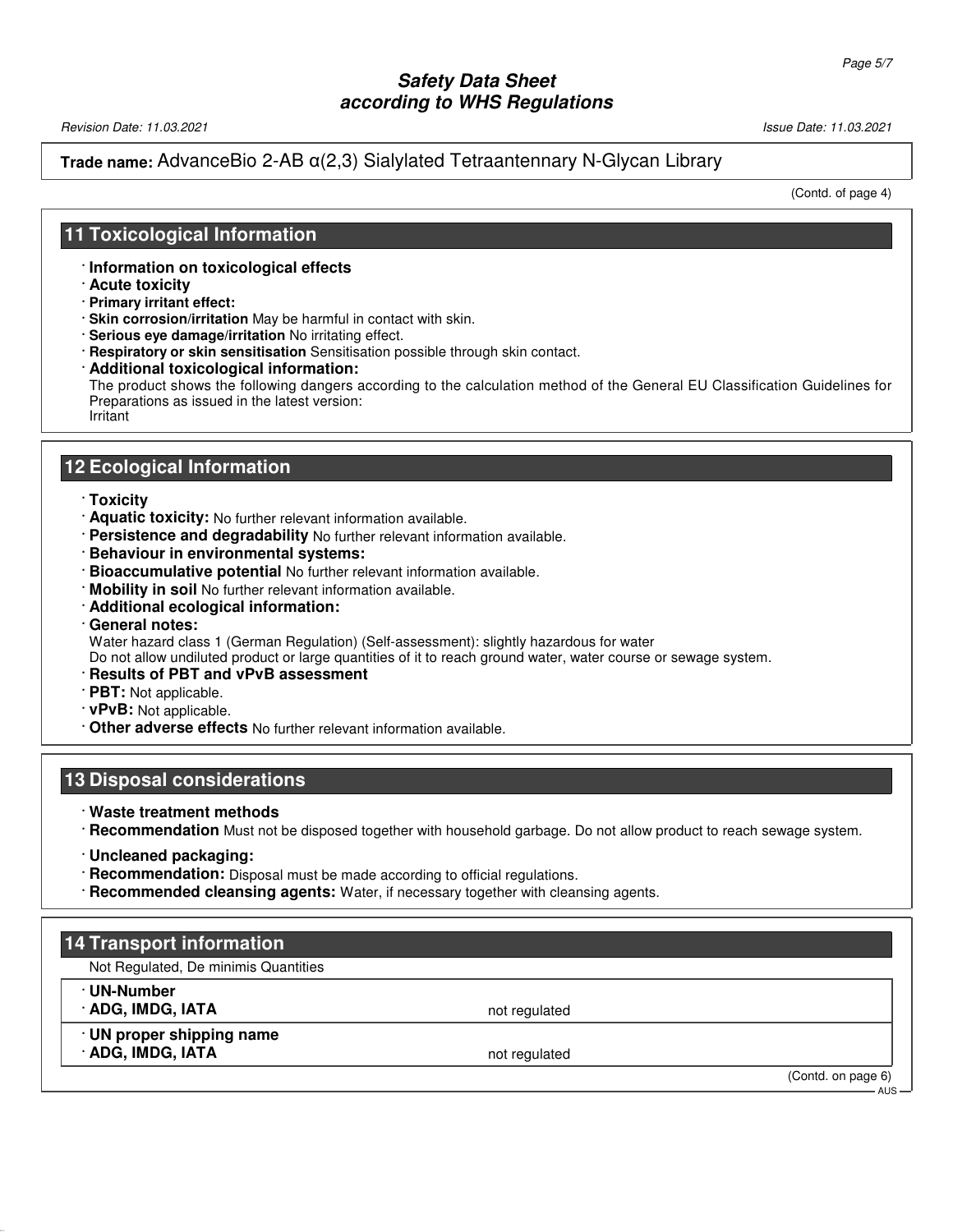Revision Date: 11.03.2021 **Issue Date: 11.03.2021** Issue Date: 11.03.2021

#### **Trade name:** AdvanceBio 2-AB α(2,3) Sialylated Tetraantennary N-Glycan Library

|                                                       |                 | (Contd. of page 5) |
|-------------------------------------------------------|-----------------|--------------------|
| · Transport hazard class(es)                          |                 |                    |
| · ADG, ADN, IMDG, IATA<br>· Class                     | not regulated   |                    |
| <b>Packing group</b>                                  |                 |                    |
| · ADG, IMDG, IATA                                     | not regulated   |                    |
| <b>Environmental hazards:</b>                         | Not applicable. |                    |
| · Special precautions for user                        | Not applicable. |                    |
| Transport in bulk according to Annex II of Marpol and |                 |                    |
| the IBC Code                                          | Not applicable. |                    |
| · UN "Model Regulation":                              | not regulated   |                    |

# **15 Regulatory information**

#### · **Safety, health and environmental regulations/legislation specific for the substance or mixture**

| · Australian Inventory of Industrial Chemicals                 |
|----------------------------------------------------------------|
| 88-68-6 anthranilamide                                         |
| • Standard for the Uniform Scheduling of Medicines and Poisons |
| None of the ingredients is listed.                             |
| · Australia: Priority Existing Chemicals                       |
| None of the ingredients is listed.                             |

· **GHS label elements** The product is classified and labelled according to the Globally Harmonised System (GHS). · **Hazard pictograms**



- · **Signal word** Warning
- · **Hazard-determining components of labelling:**
- anthranilamide
- · **Hazard statements**
- May cause an allergic skin reaction.
- · **Precautionary statements**

If medical advice is needed, have product container or label at hand.

- Keep out of reach of children.
- Read label before use.
- Avoid breathing dust/fume/gas/mist/vapours/spray.
- Wear protective gloves.

Take off contaminated clothing and wash it before reuse.

If skin irritation or rash occurs: Get medical advice/attention.

Specific treatment (see on this label).

Dispose of contents/container in accordance with local/regional/national/international regulations.

· **Directive 2012/18/EU**

52.0.1.1

· **Named dangerous substances - ANNEX I** None of the ingredients is listed.

(Contd. on page 7)